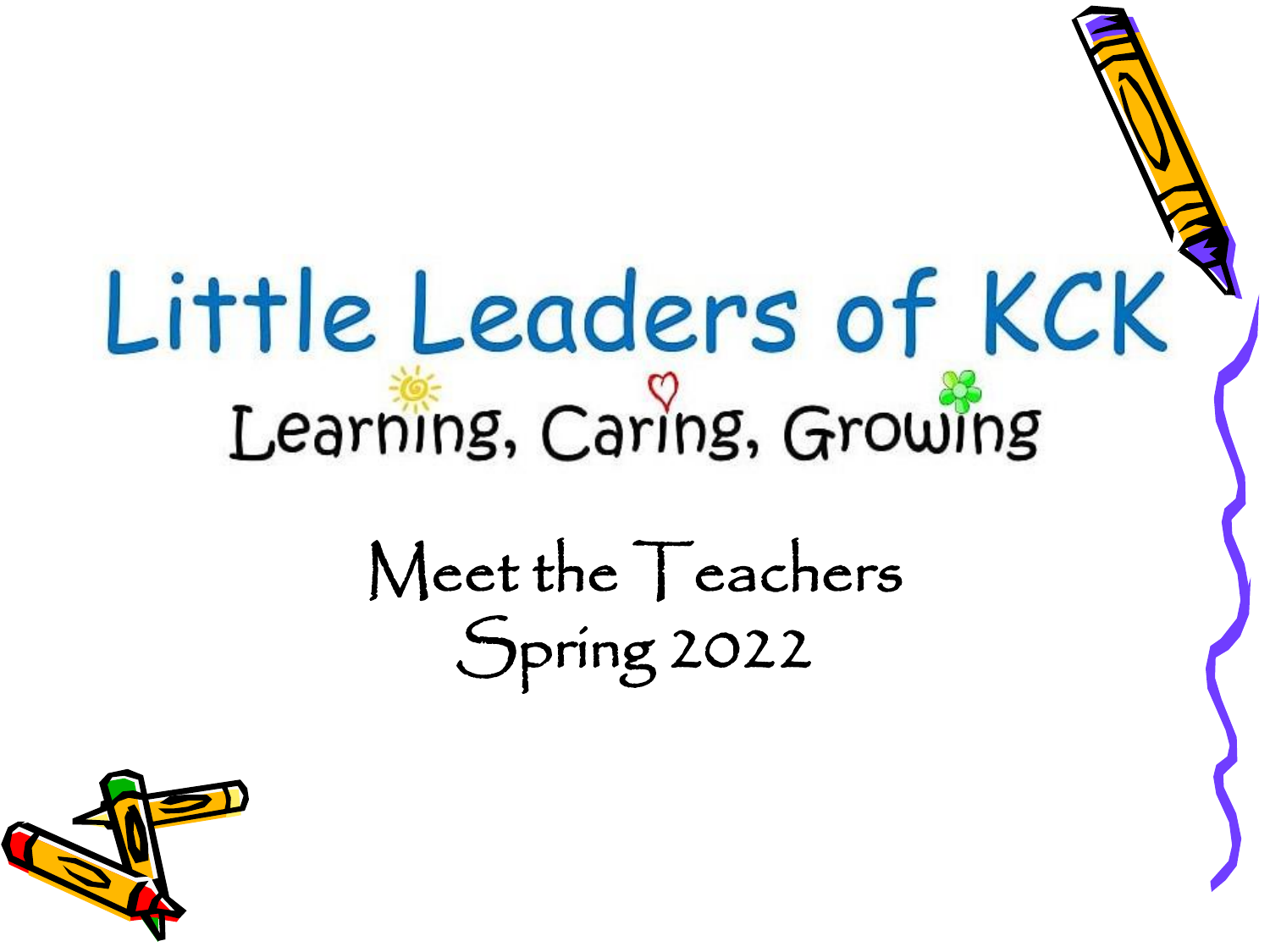#### **Little Leaders of KCK** Meet Our Teachers



**Ms. Lillian** is the Lead Teacher is Purple Diamonds. She is a student at Kansas City Kansas Community College pursuing a Liberal Arts degree. She joined our team in 2020 and is very excited about helping our youngest toddlers develop their language and social skills through nursery rhymes and play-based learning.

**Ms. Marla** is the Lead Teacher in Yellow Stars. She has worked with children for 9 years as a para and an in-home child care provider. She is excited to work with our two-year-olds to develop their vocabulary and social skills while exploring and discovering through play, songs, stories, hands-on activities and theme-based learning.



Ms. Chilla is the Lead Teacher in Red Hearts. She has over four years of experience in early childhood education. She is looking forward to leading a fun and structured learning environment for our youngest preschoolers to develop social skills, early literacy skills, and early math skills through hands-on activities.



**Ms. Eryka** is our Teacher's Assistant in Red Hearts. She has a bachelor's degree from Montclair State University in New Jersey. She was a Teacher's Assistant through The Buddy Club at her high school and has been a nanny for several years. She is excited to support our Transitional Preschoolers with their vocabulary and social skills while exploring and discovering through play, songs, stories, hands-on activities and theme-based learning.





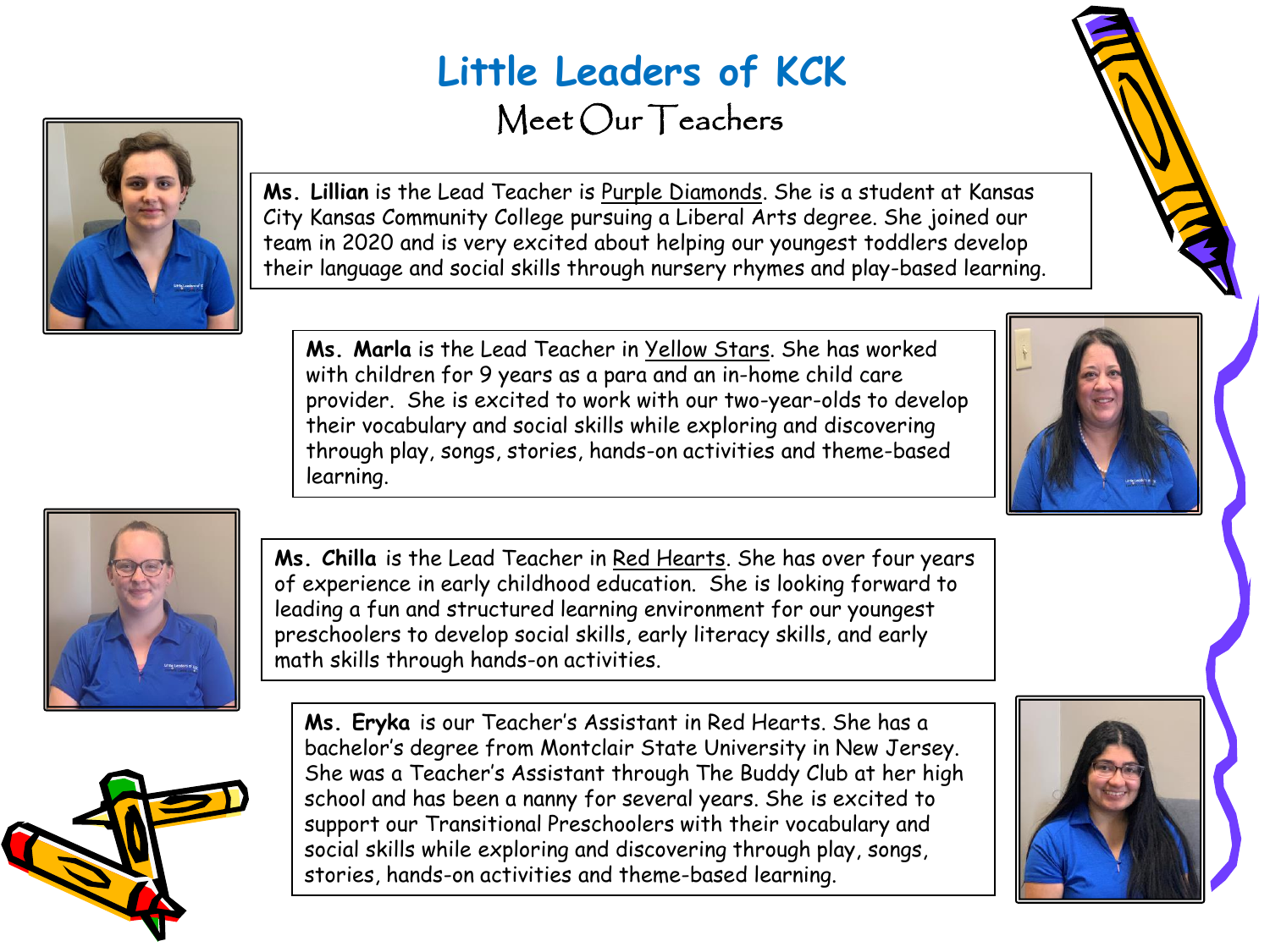## **Little Leaders of KCK**

Meet Our Teachers



**Ms. Morgan** is our Lead Teacher in Green Circles. Ms. Morgan has two and a half years of experience as a preschool teacher. She will be focusing on early literacy and math skills as well as handwriting while guiding fun whole group, small group, and center activities.

**Ms. Carleigh** is the Teacher's Assistant in Green Circles. She is a graduate of Bonner Springs High School where she took classes in the Teaching as a Career Pathway. She is looking forward to assisting in the classroom as the children engage in whole group, small group, and center activities.



**Ms. Claire** is the Lead Teacher in Blue Rectangles, which is our pre-K classroom. She is currently taking classes through KSU and will graduate with a bachelor's degree in Early Childhood Education in May 2022. She has six years of experience and is excited about helping our pre-K students prepare for a successful start in Kindergarten. Ms. Claire will be focusing on early literacy and math skills as well as handwriting while using fun and engaging themes.



**Mr. Taleel** is the Teacher's Assistant in Blue Rectangles. He has a Bachelor of Fine Arts degree from Montclair State. He is looking forward to assisting in the classroom as the children engage in whole group, small group, and center activities.

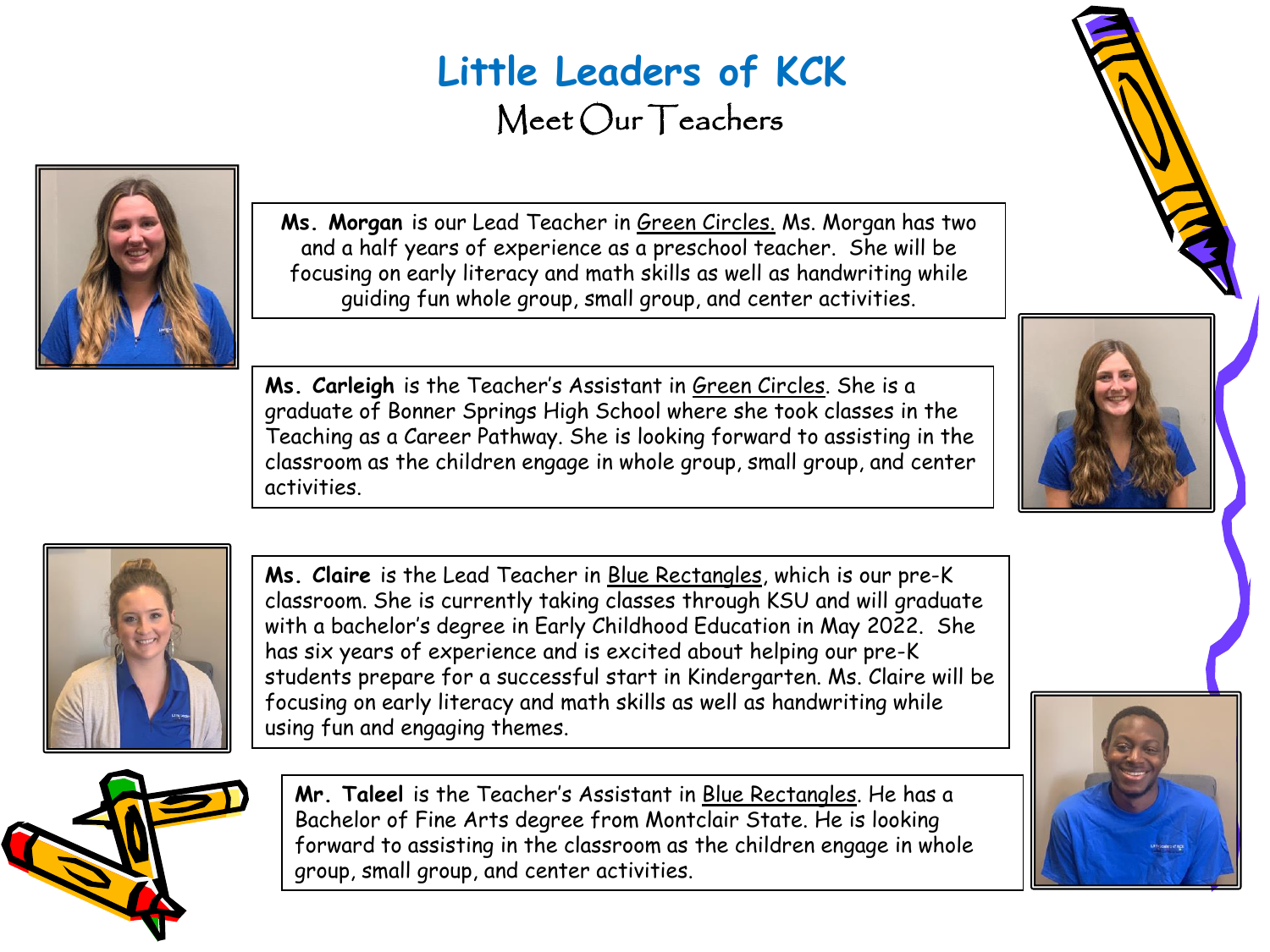#### **Little Leaders of KCK** Meet Our Support Staff



**Ms. Anna** is a Teacher's Assistant. She is a graduate of Turner High School. She will provide support throughout the building by covering breaks and assisting with activities.

**Ms. Brianna** is a part-time Teacher's Assistant. She is a full-time college student working towards a degree in Music Education. She will provide support throughout the building by covering breaks and assisting with activities.





**Ms. Elizabeth** is our new part-time Teacher's Assistant. She is a senior at Lincoln College Preparatory. She will be here at the end of the day to provide additional support in the classrooms

**Ms. JoJo** is a Teacher's Assistant. She has an Associate in Aeronautical Engineering. Ms. Joelie has been working with children for over 6 years. She will provide support throughout the building by covering breaks and assisting with activities.